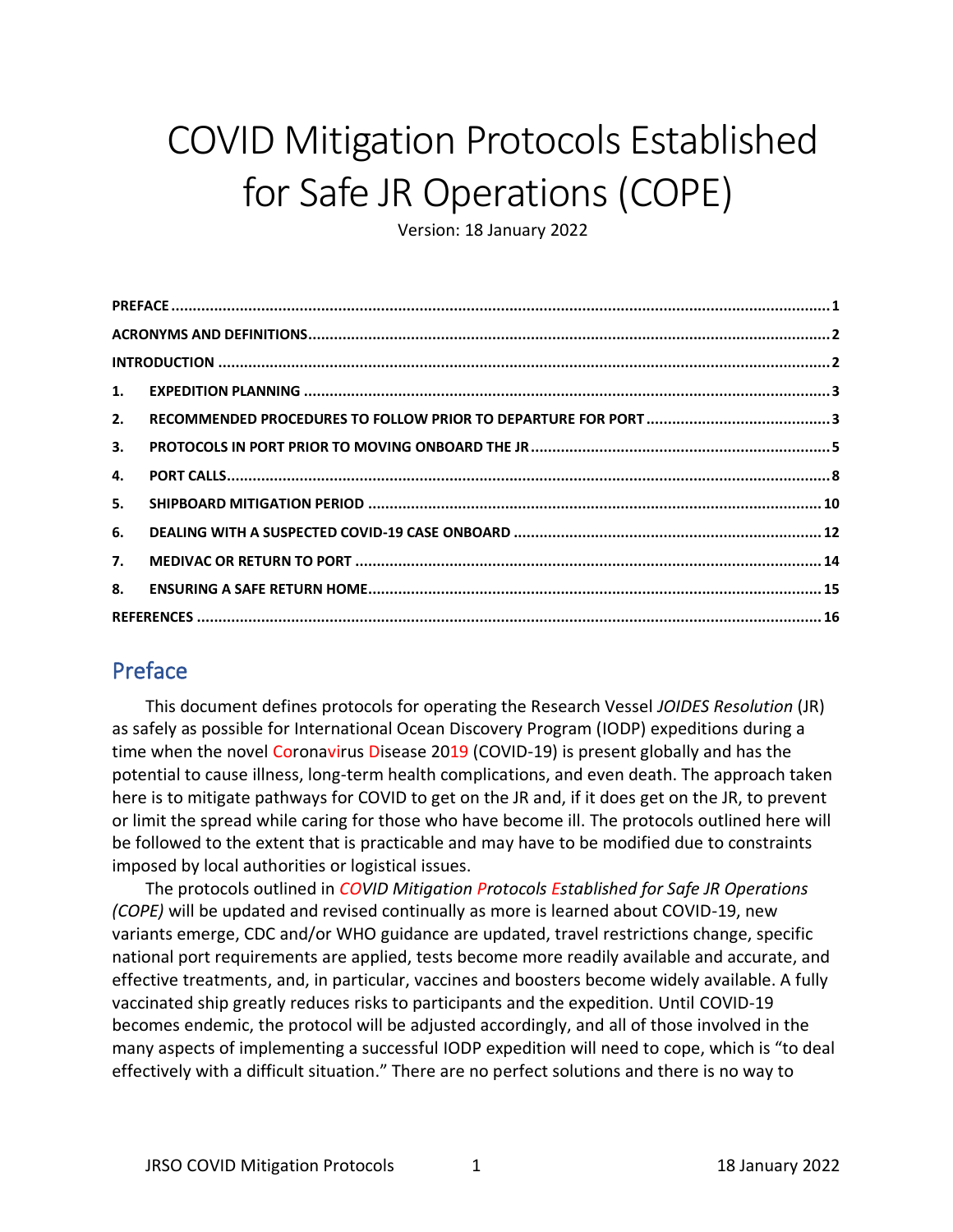ensure that illnesses, COVID-19 or otherwise, never occur on the JR. We therefore seek effective mitigation protocols for protecting the health of those who embark on the JR.

#### <span id="page-1-0"></span>Acronyms and Definitions

CDC: Centers for Disease Control and Prevention (US) COPE: COVID Mitigation Protocols Established for Safe JR Operations COVID-19: Coronavirus Disease 2019 CSS: *JOIDES Resolution* Crew, JRSO Staff, and Scientists EPM: Expedition Project Manager IODP: International Ocean Discovery Program JR: Research Vessel *JOIDES Resolution* JRFB: *JOIDES Resolution* Facility Board JRSO: *JOIDES Resolution* Science Operator LO: JR Lab Officer MLC: Marine Logistics Coordinator PMO: Program Member Office PPE: Personal Protective Equipment SBSC: Shipboard Science Complement (scientists and JRSO staff)

#### <span id="page-1-1"></span>Introduction

COPE is a plan for how to conduct IODP expeditions on the *JOIDES Resolution* as safely as possible until we can fully return to normal operations. The health and safety of all those who participate on IODP expeditions—the ship's crew, the JRSO staff, and the scientists—is paramount. To conduct operations with low risks to crew, staff, and scientists, protocols for COVID-19 mitigation are described in this document for the following eight implementation stages. COPE is summarized in the attached flow chart at the end of the document.

- 1. Expedition planning, with an emphasis on shipboard preparedness, ports, and staffing
- 2. Recommended procedures to follow prior to departure from port
- 3. Protocols in port prior to moving onboard the JR
- 4. Protocols for port call activities
- 5. Shipboard mitigation measures
- 6. Dealing with a suspected COVID-19 case onboard
- 7. Protocols for medivacs or returning to port, in the event of a diagnosed case or development of serious symptoms onboard the JR
- 8. Ensuring safe return home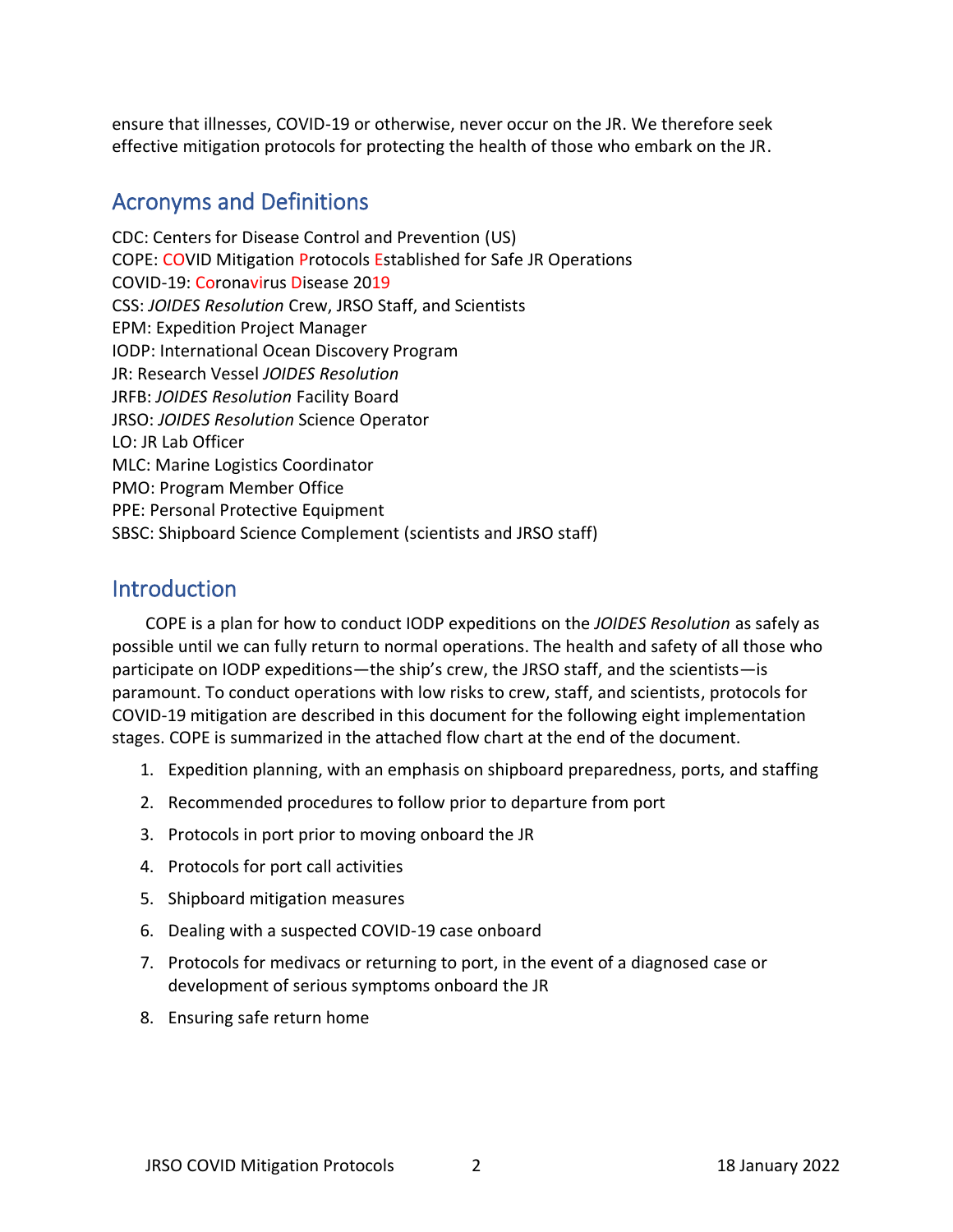# <span id="page-2-0"></span>1. Expedition Planning

Well before the start of an expedition, the following steps will be taken to ensure the ship is prepared for dealing with COVID-19.

- 1.1. Port call determination: When the JRFB determines the expedition schedule, the JRSO selects ports to maximize logistical efficiencies and operational days on site, which is accomplished by minimizing transit time during expeditions. Moving forward, ports (both scheduled and to be scheduled) will also be evaluated in the light of several COVID-19 factors, including the following:
	- 1.1.1 State of the pandemic in departing and arrival ports
	- 1.1.2 Travel restrictions
	- 1.1.3 Availability of COVID-19 testing in port
- 1.2. The ship will be stocked with sufficient supplies for infection mitigation and treatment, following guidance consistent with [CDC latest information.](https://www.cdc.gov/coronavirus/2019-ncov/hcp/ppe-strategy/index.html)
- 1.3. A possibly reduced shipboard science complement (SBSC):
	- 1.3.1 While COVID remains in the pandemic phase, sufficient berths will remain open to create a minimum of four isolations rooms on each expedition.
		- 1.3.1.1 This number of open berths is possible for most expeditions based on standard staffing levels but may need to be adjusted on a case-by-case basis.

#### <span id="page-2-1"></span>2. Recommended Procedures to Follow Prior to Departure for Port

- 2.1 Shipboard participants must undergo the JRSO medical exam, which includes a COVID-19 risk assessment for severe illness.
	- 2.1.1 The COVID-19 assessment asks the (participant's, or when needed, the ship's) physician to determine if the combined known health conditions put the person being examined at a potentially high risk of developing a severe illness from COVID-19, including impact of the participant's vaccination status.
	- 2.1.2 The ship's doctor will evaluate the physicians' assessments to determine if the shipboard medical facilities/capabilities can support care for those individuals deemed to be in a higher risk category.
		- 2.1.2.1 Those scientists deemed at high risk have the option to become part of the science party as a shore-based member (see "Shipboard Science Complement").
	- 2.1.3 Those scientists deemed not to be at high risk must sign a consent form acknowledging that they understand the risk factors, particularly the risks related to their own medical conditions and history, and agree to participate on the JR.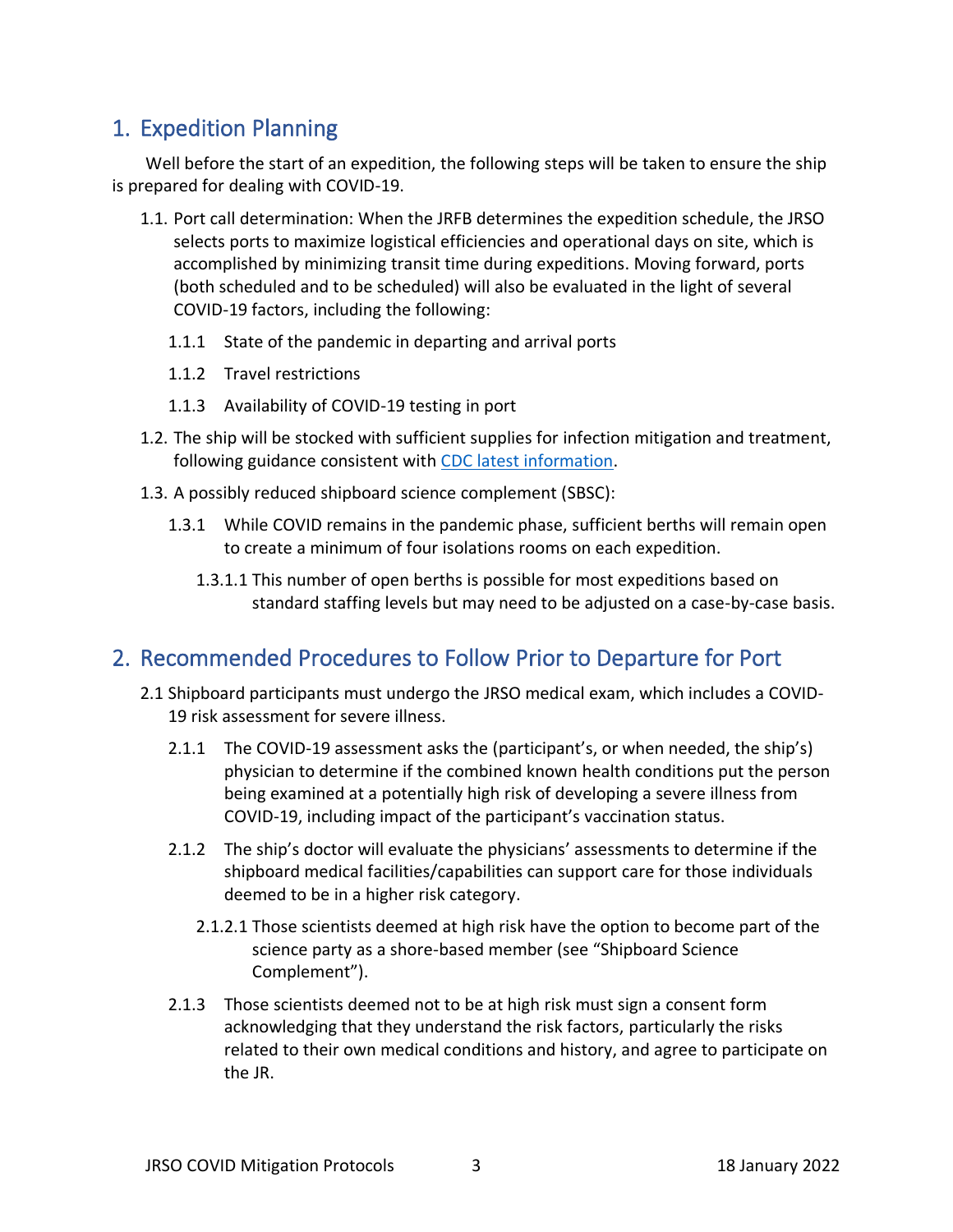- 2.2 All participants are strongly encouraged to get fully vaccinated and to get a booster shot, as recommended by the CDC. The CDC currently recommends boosters at least 2 months after receiving the J&J (Jansen) vaccine and at least 5 months after being fully vaccinated with the Pfizer or Moderna vaccines.
	- 2.2.1 Prior to the Omicron variant, studies had documented very low breakthrough infection rate for the fully vaccinated. However, to achieve similar levels of protection with Omicron requires being recently fully vaccinated or receiving a booster. Despite the highly infectious nature of the Omicron variant, vaccinated individuals will have superior protection from severe disease and death when breakthrough infections occur.
- 2.3 Shipboard participants will shelter at home prior to departure for port.
	- 2.3.1 Sheltering at home means stay at home, leaving only for essential services (e.g., food, healthcare). Avoid people outside your household, and maintain safe practices (e.g., handwashing with soap and water, clean and disinfect frequently touched surfaces). When outside your household, maintain a distance of 2 m (6 ft) and limit time of exposure to others. Wear a face covering when around others outside your household, especially indoors where social distancing alone does not protect you from infection.
	- 2.3.2 Vaccinated participants should shelter at home for 7 days prior to departure.
	- 2.3.3 Unvaccinated participants should shelter at home for 14 days prior to departure.
- 2.4 A COVID-19 PCR test is required prior to departure for port. This will help identify infected individuals before they expose others during travel and help avoid that person learning only after they arrive in port that they will not be allowed to sail.
	- 2.4.1 Currently, most nations are requiring a PCR test as part of their entry requirements. Because these requirements continue to change, the timing of the pre-departure required test will be communicated to participants separately.
	- 2.4.2 JRSO staff will be tested with costs covered by the JRSO.
	- 2.4.3 Costs for scientists are dependent on their respective Program Member Office (PMO) policy.
- 2.5 All CSS are required to complete the online Siem Offshore screening questionnaire (Siem [Form FO-619\)](https://forms.office.com/r/e8kejF9fCt) 48–72 hours prior to departure for travel from home.
	- 2.5.1 Anyone who tests positive or is determined to be a suspected COVID-19 case based on the Siem questionnaire shall not depart for port.
		- 2.5.1.1 If the answer to any question on the FO-619 questionnaire is "yes," the individual should not travel to the port.
		- 2.5.1.2 Individuals who test positive should notify the following so replacements can be sought, if required:
			- 2.5.1.2.1 Scientists should immediately notify their EPM.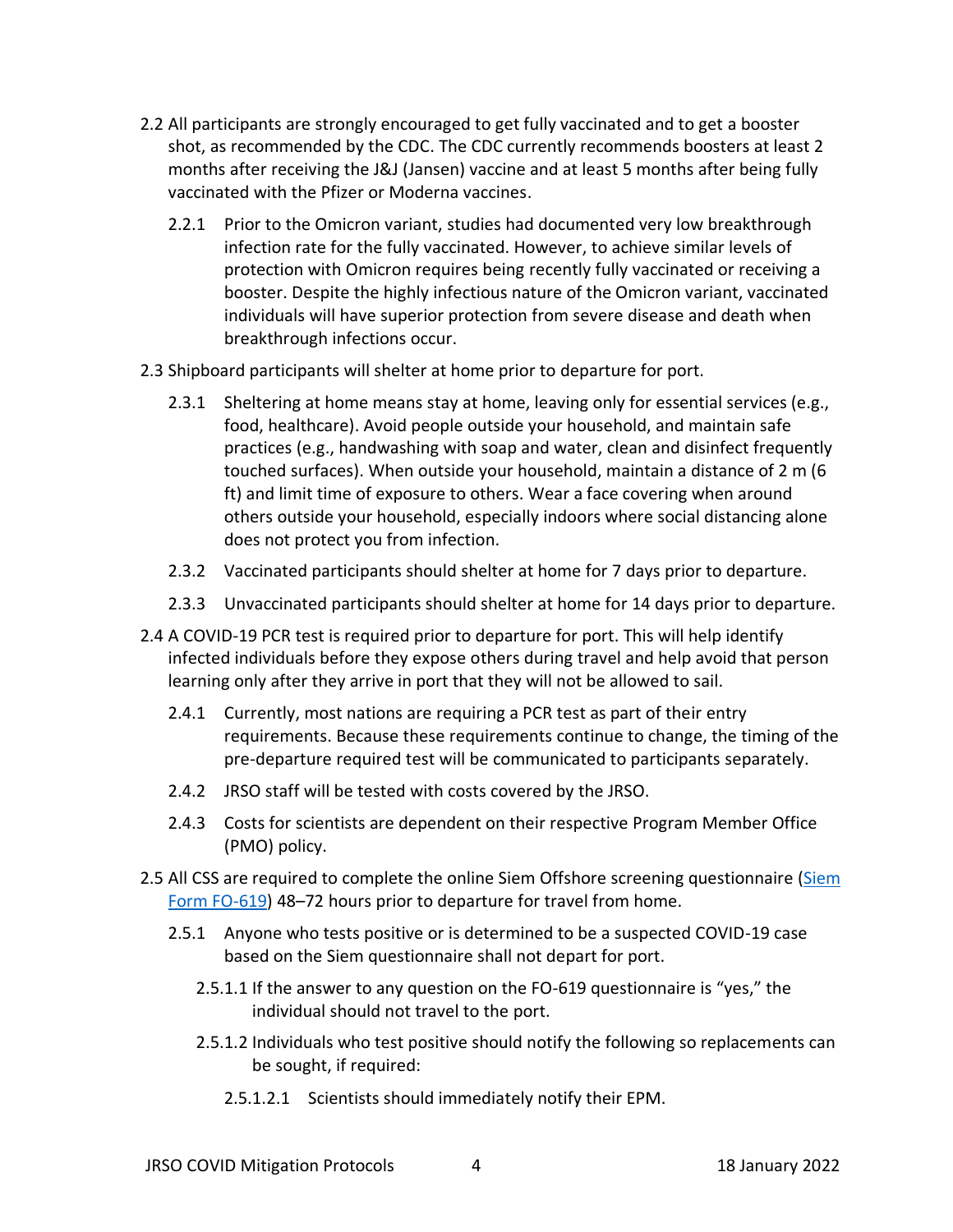- 2.5.1.2.2 JRSO staff should immediately notify their supervisor.
- 2.5.1.2.3 Siem staff should immediately notify the ODL Crewing Manager.
- 2.6 Before leaving for the airport, participants should prepare to fly safely by following CDC [guidelines for travelers.](https://www.cdc.gov/coronavirus/2019-ncov/travelers/index.html) If traveling with any other participants, please note this information because this information may be needed for contact tracing.
- 2.7 Most pathways for COVID reaching the ship are during travel from home isolation to the ship. It is, therefore, essential that participants, whether vaccinated or not, adhere to the COPE protocols and stay particularly vigilant as they travel to the ship. Breakthrough cases are possible and infection rates are still high in many source nations of participants and in the airports, airplanes, local transport, and hotels through which the participants pass on their way to the ship. Because the ship is a congregate setting where social distancing can be challenging and because IODP expeditions can operate many days from ports (i.e., critical care to treat severe COVID disease), preventing COVID infection from getting on the vessel is critical for the health of all participants and for successfully implementing the expedition.

# <span id="page-4-0"></span>3. Protocols in Port Prior to Moving Onboard the JR

- 3.1. The ODL Commercial Operations Manager and a few additional staff from the JRSO and Siem are attending upcoming port calls, contingent on risk levels and travel restrictions. All non-sailing staff shall be vaccinated. The ODL Commercial Operations Manager will work with the Captain, who will have authority for decisions that need to be made in port, in consultation with the ship's doctor and shore management as appropriate. Should the JRSO Director and any managers be unable to attend port calls, the JRSO Operations Superintendent will be the senior JRSO staff in port. If the Operations Superintendent is unavailable, JRSO port decision-making falls to the shipboard Lab Officer and then EPM, in consultation with shore management as needed.
- 3.2. Transportation from the airport to hotel will be by prearranged transportation if possible.
	- 3.2.1. If prearranged transportation is not possible, the traveler should seek transportation that allows as much social distancing as possible, rather than riding in crowded vans or buses. This approach also allows staggering of check-in at the hotel.
	- 3.2.2. When transportation is arranged for a port, numbers should be limited to allow as much social distancing as possible based on the size of the vehicle. Please note those who travel with you because this information may be needed for contact tracing.
	- 3.2.3. To the degree possible, separate transportation should be arranged for SBSC (JRSO and scientists) and crew to best manage cross-cohort spread.
- 3.3. Upon arriving at the hotel: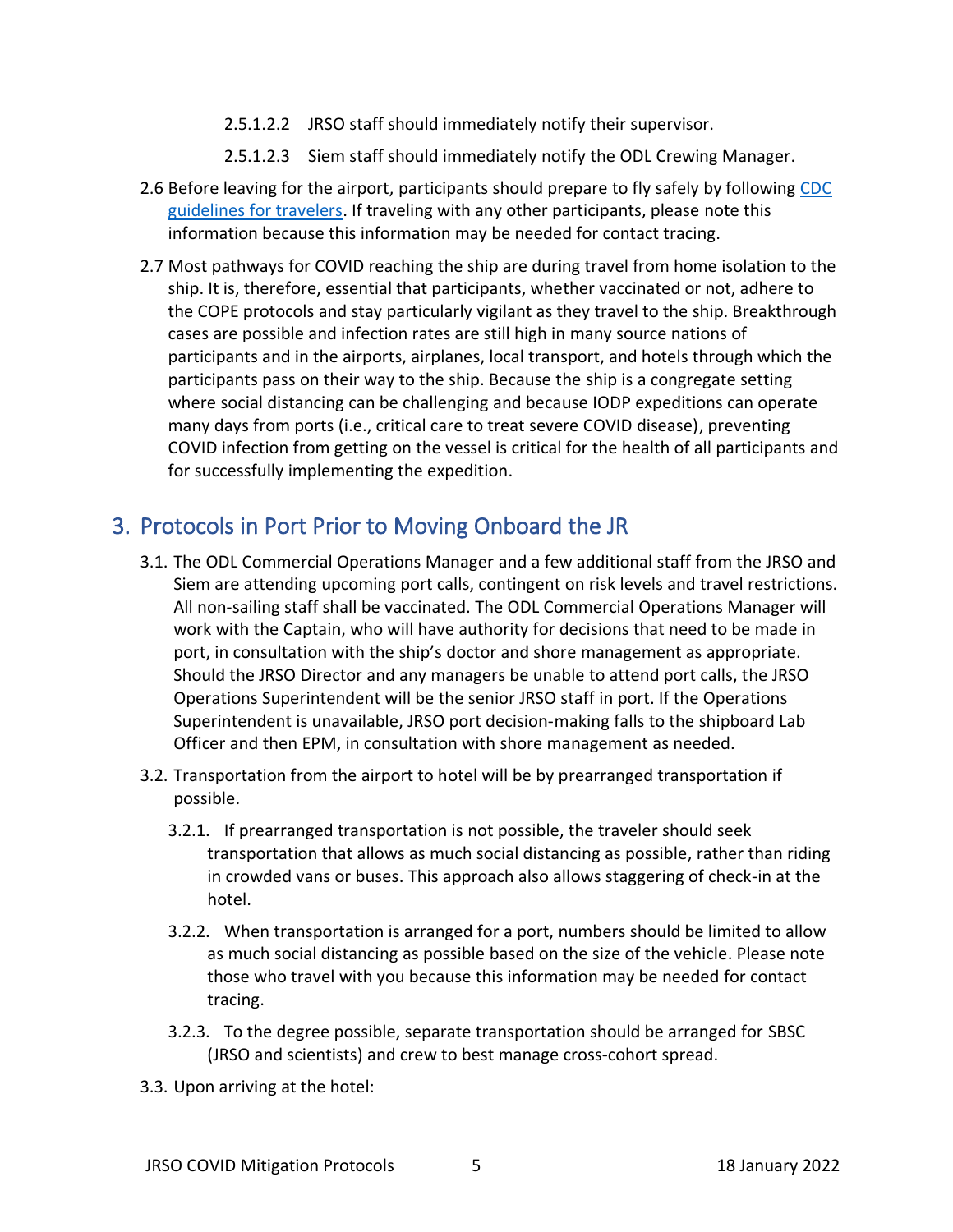- 3.3.1. Essential items should be acquired before leaving home so that each CSS can check into the hotel, go immediately to their rooms, and begin to quarantine. They should not leave the hotel to purchase items. If an individual has forgotten something crucial, they may request assistance by contacting their supervisor or by directly contacting the JRSO Marine Logistics Coordinator or the ODL Commercial Operations Manager, who may be able to assist. In some cases, the front desk of the hotel may be able to assist directly.
- 3.3.2. As soon as possible, begin a period of self-isolation in the hotel room.
	- Do not leave the hotel room except for emergencies, minimize personal contact with in-room/delivery food service staff, and otherwise have no personal contact with others except medical personnel conducting testing.
	- Quarantines are very challenging, so all CSS should have a plan for in-room entertainment, exercise, additional preferred amenities (e.g., snacks, etc.), and social support.
	- The selected hotel should have in-room service for meals.
	- Ideally, the selected hotel will have windows that open or balconies to allow access to fresh air, although this may be impossible. Details will need to be worked out for each port.
	- Hotels with amenities such as Wi-Fi, phone, TV, refrigerator, microwave, coffee maker, and bottled water will be sought but may not be available.
	- The hotel should be instructed that room service personnel should leave food or beverages at the door and not wait at the door to personally handover.
- 3.4. Hotel quarantine, testing, and symptom monitoring:
	- 3.4.1. All participants:
		- 3.4.1.1. A 7-day quarantine with testing and symptom monitoring will be required for all personnel. Prearranged COVID-19 PCR tests will be conducted twice for all CSS before they are allowed to board the ship.
		- 3.4.1.2. The first test will take place on day 4 of the quarantine (day 0 is arrival date).
		- 3.4.1.3. The second test is planned for day 6, depending on local testing turnaround times. Participants with negative test results and no symptoms will be able to move onto the ship on day 7 of their quarantine.
		- 3.4.1.4. During quarantine, report any COVID symptoms immediately (see 3.5.2).
	- 3.4.2. The safest method for sample collection for testing is performed at individuals' rooms, if possible. If no company will provide sampling at everyone's room, the procedure and schedule must avoid clustering and long queues with maximum social distancing, masking, and in a well-ventilated environment.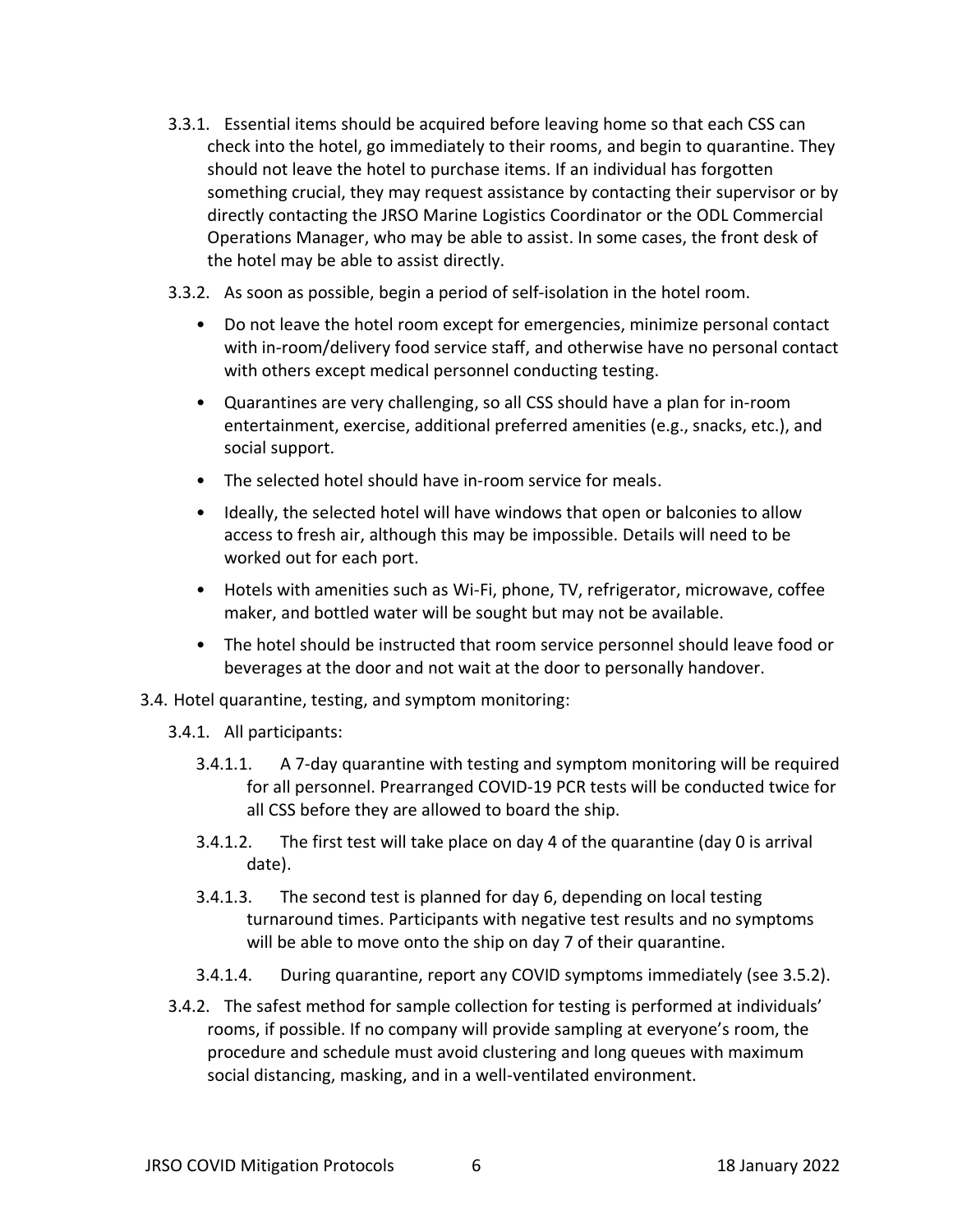- 3.4.3. Whenever possible, flights will be arranged to attempt to have participants arrive on the same day. Ultimately, the hour the flights arrive will vary. The length of the respective quarantine is, therefore, based on calendar days, reflecting the reality that flight itineraries will vary. The arrival days will be coordinated such that the move onboard date is the same for each group.
- 3.4.4. In most ports where a company is contracted to provide testing, results are communicated in batch to the ship's doctor and the Captain. Results will then be communicated to individuals as well as the ODL Commercial Operations Manager and JRSO expedition leadership (Ops Superintendent, LO, and EPM). If a test result is positive, the individual's supervisor will assist with contact tracing and providing assistance as required via ODL Commercial Operations Manager and/or ship's doctor. In the unusual circumstance that the test results are provided directly to the individual, they should provide those results to their supervisor immediately, who will circulate to the port management team.
- 3.4.5. A positive test during quarantine:
	- 3.4.5.1. Additional testing may be conducted to verify and eliminate the chance of a false positive.
	- 3.4.5.2. Individuals determined to be in close contact with someone who is infected will be required to stay in quarantine, which may be extended, and receive additional testing.
	- 3.4.5.3. Housing arrangements will need to be made for an individual who tests positive and who may not be able to return home until health authorities clear them to do so and they meet transportation requirements.
	- 3.4.5.4. Costs for hotel and per diem for JRSO staff will be covered based on the travel policy.
	- 3.4.5.5. Scientists' expenses fall under their respective PMO policy.
	- 3.4.5.6. Any medical care required for scientists or JRSO staff is to be covered by the individual's insurance.
	- 3.4.5.7. Cost for housing and meals for the crew is covered by Siem Offshore (to be reimbursed by JRSO). Medical care, if needed, for the crew is covered by Siem Offshore.
- 3.5. During the time in the hotel:
	- 3.5.1. Protocol for deliveries:
		- 3.5.1.1. To minimize the chance of transmission during the quarantine period, participants should ensure they do not answer the door to receive an inperson hand off. Remind the hotel staff/delivery person to leave the delivery in front of the door and depart.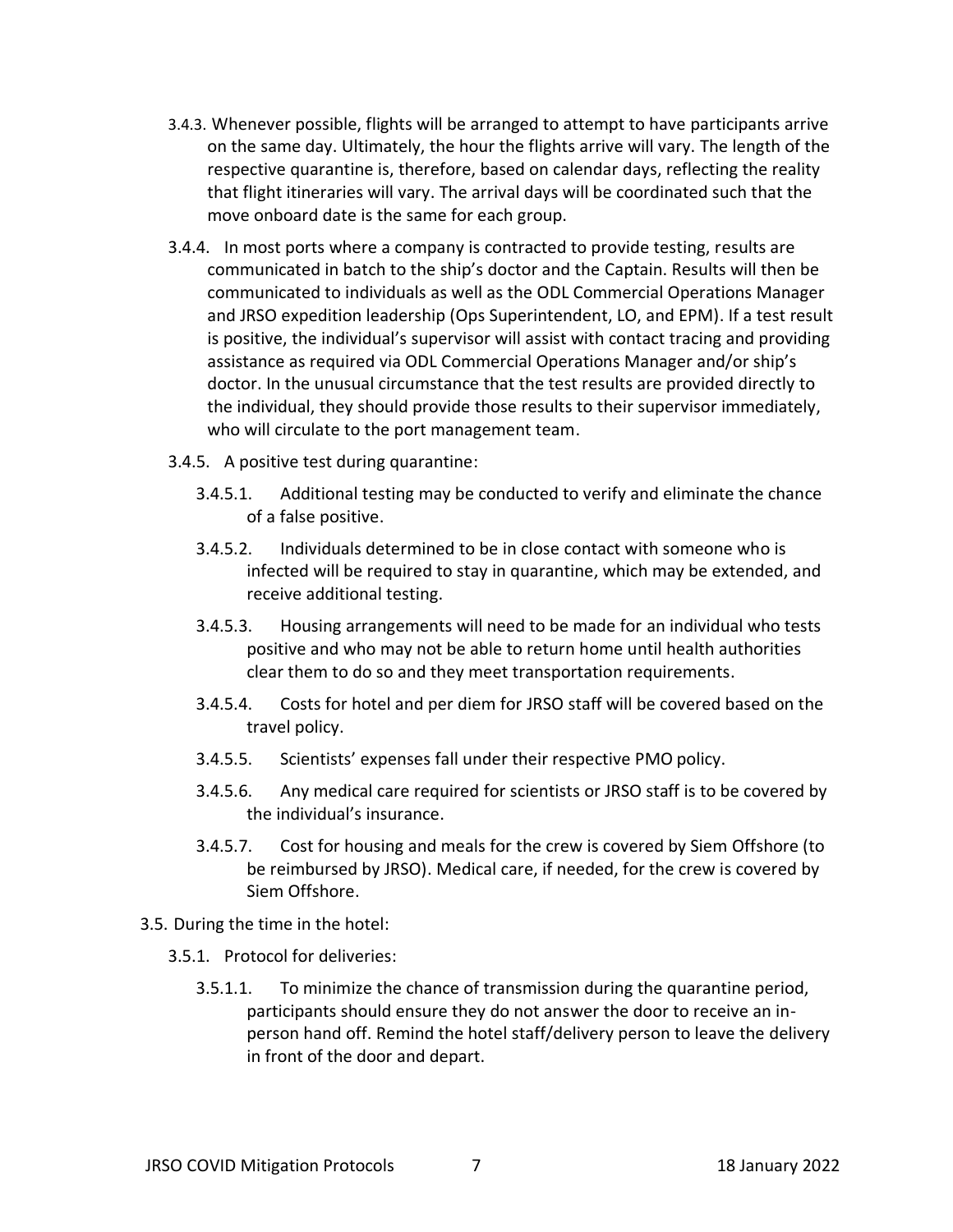- 3.5.1.2. Wear a mask when opening the door for any reason (hanging the mask on door has been an effective measure so you don't forget).
- 3.5.1.3. After handling/removing packaging, hands should be washed/disinfected prior to eating.
- 3.5.2. Although the quarantine and testing protocol greatly reduces post-quarantine transmission risk, [it cannot completely eliminate the risk](https://www.cdc.gov/coronavirus/2019-ncov/more/scientific-brief-options-to-reduce-quarantine.html) (i.e., false negatives of asymptomatic or pre-symptomatic individuals). Therefore, it is critical that all CSS monitor for and report any of the following to their supervisor for assessment by the ship's doctor.
	- Fever or chills
	- Cough
	- Shortness of breath or difficulty breathing
	- Fatigue
	- Muscle or body aches
	- Headache
	- New loss of taste or smell
	- Sore throat
	- Itchy or scratchy throat
	- Congestion or runny nose
	- Nausea or vomiting
	- Diarrhea
- 3.5.3. Expedition preparation should be conducted.
	- 3.5.3.1. Scientists can use Zoom to start preparation activities and training with JRSO staff.
	- 3.5.3.2. JRSO staff and crew conduct crossover remotely (Zoom or phone).
	- 3.5.3.3. Stagger checking out at the hotel to prevent clustering in a line at the front desk and remain socially distanced in the lobby while preparing to go to the ship.

# <span id="page-7-0"></span>4. Port Calls

- 4.1 Off-going CSS will depart the vessel prior to the oncoming CSS arriving, except for essential personnel for which in-person crossovers are required.
- 4.2 When feasible, all sailing personnel board on the same day.
	- 4.2.1 The transition from the hotel to the ship (sometimes via immigration) poses a potential risk of infection post-quarantine.
	- 4.2.2 All participants will wear respirator style masks (e.g., N95, KN95, KN94, FFP2/P2/KMOEL/DS), which will be provided if needed, from exiting the hotel room through arrival on the ship. Exhaust valves are not acceptable.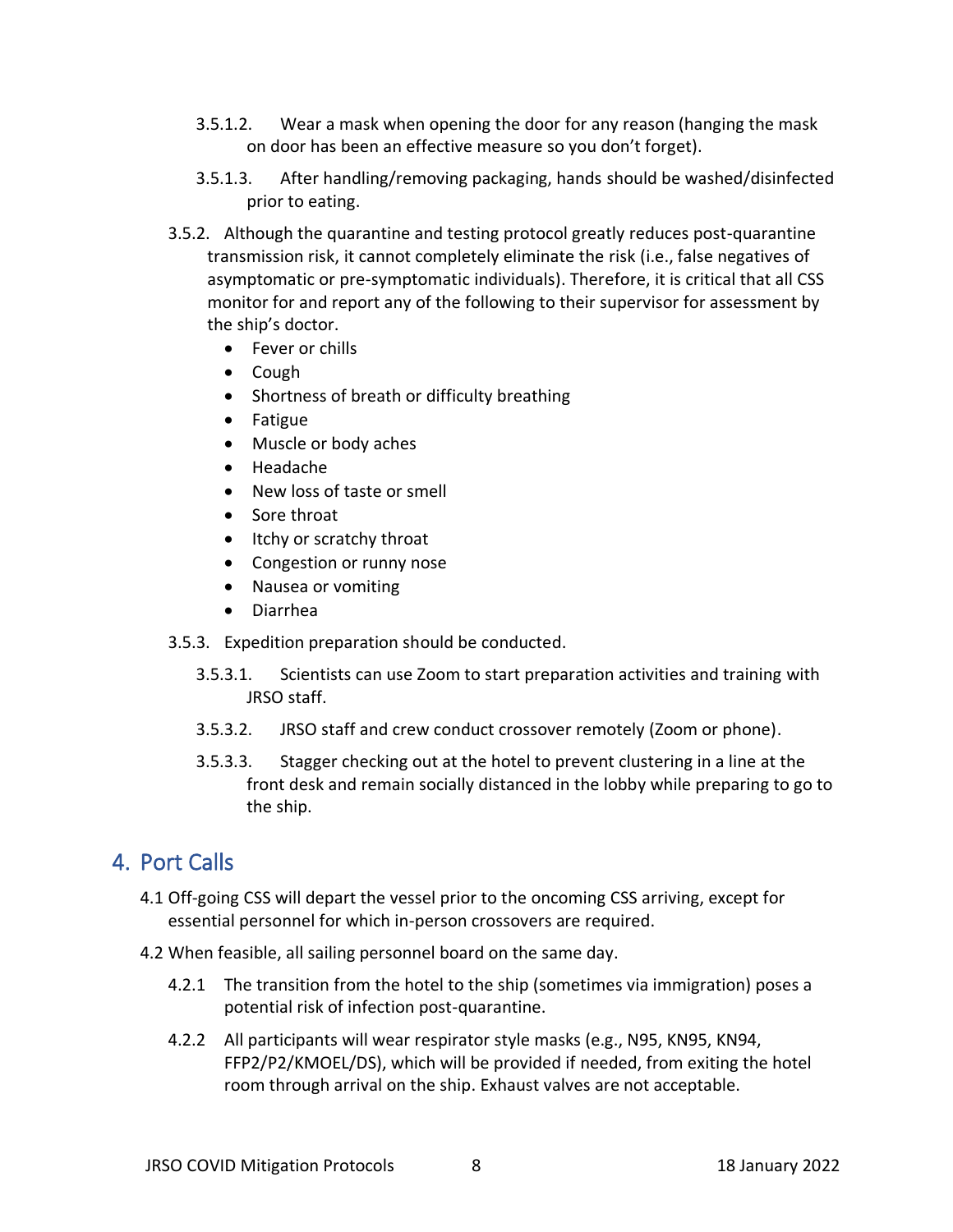- 4.2.3 Participants should attempt to keep socially distant as much as possible during check out and transportation to the ship.
	- 4.2.3.1 Management in port will work with hotel staff to determine if remote/electronic check out is possible, which would reduce exposure that otherwise could occur during checking out in the lobby.
	- 4.2.3.2 If remote check out is not supported by the hotel, avoid bunching up in the lobby, maintain social distance, and wear a respirator style mask.
- 4.2.4 The departing crew will disinfect high-touch surfaces prior to departure.
- 4.2.5 The shipboard complement will move onboard after being screened on the dock. Screening requires that all CSS complete Siem Offshore form FO-630, which asks the individual if they are experiencing COVID-19 symptoms and requires that the individual's temperature be taken. If the individual has no symptoms and a normal body temperature, they may board the ship. If not, then the individual returns to the hotel for 2 days to see if symptoms resolve and to be tested again for COVID-19.
- 4.3 Once on board, all personnel are restricted to the vessel, except for those who must work on the dock.
- 4.4 Minimize interactions of staff with port personnel.
- 4.5 The decision to remove anyone from the ship once the oncoming CSS has boarded the vessel back into the community will require another 7-day quarantine period (the previous, more conservative CDC guidance) in the hotel for that individual, which may result in missing the expedition.
- 4.6 Minimize interaction between SBSC and crew and within each group as possible.
- 4.7 Gangway security and safety measures include the following:
	- 4.7.1 Siem Offshore Form FO-630, available at the gangway, must be completed before boarding the ship.
	- 4.7.2 Only shipboard personnel can come onboard (with exception of vendors as required by Siem Offshore or the JRSO, and the normal required government officials and technical personnel associated with vessel coming in and out of port), and only authorized personnel can leave the vessel.
	- 4.7.3 A sanitization station is available on the gangway with extra masks, work gloves, hand sanitizer, and disposal bin.
	- 4.7.4 Any staff going from the vessel to the dock must wear masks and eyewear.
	- 4.7.5 Staff returning from the dock must sanitize their hands.
- 4.8 If mission-critical personnel (e.g., Captain, Doctor, Operations Superintendent) or a substantial number of participants that would impact implementation of the expedition are not allowed to board the vessel due to these protocols, the expedition may be delayed while replacement(s) are found or until the individual(s) have recovered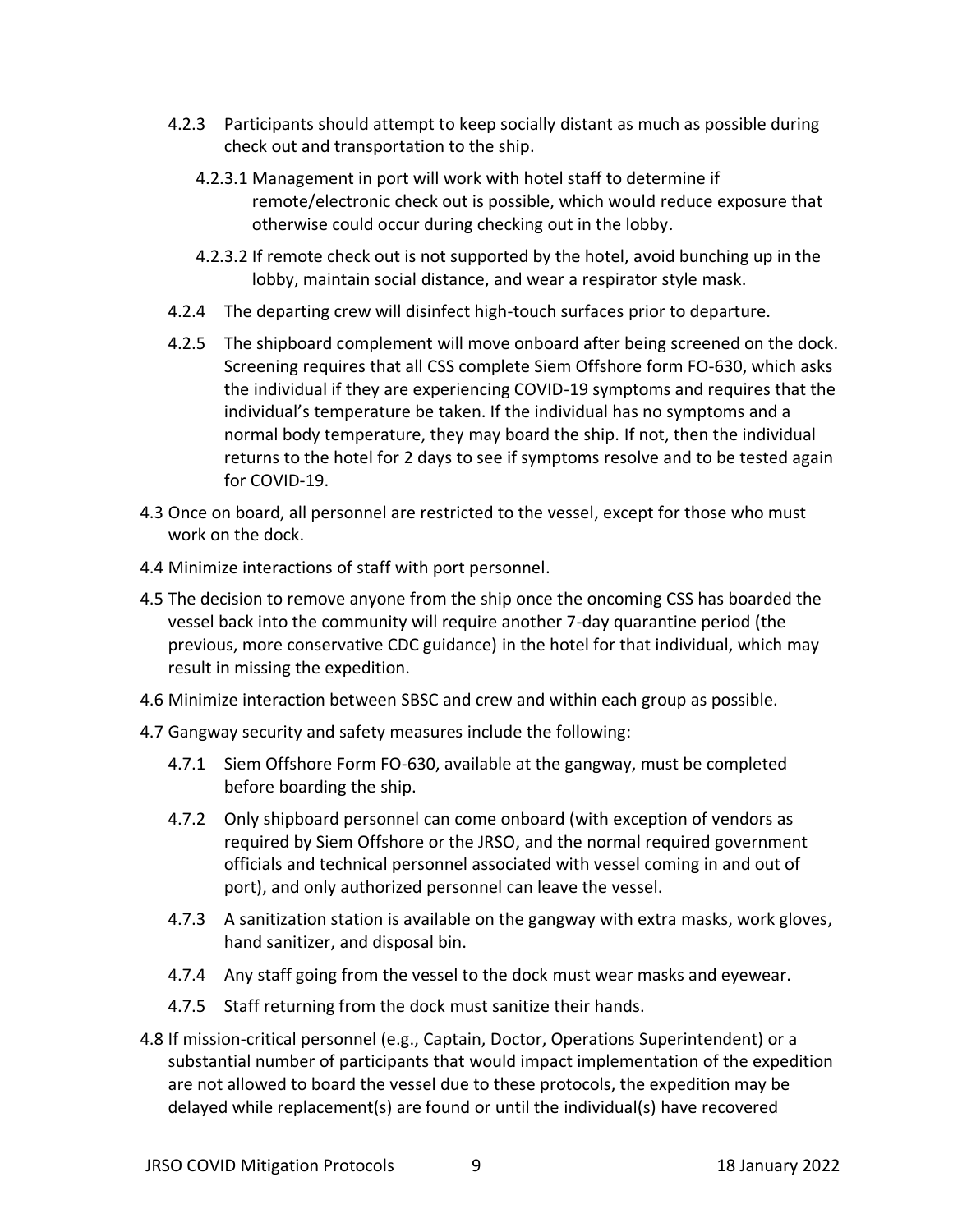sufficiently to be released from isolation (see isolation in Section 7.6). Replacement personnel will be required to undergo the full quarantine protocol. If key personnel are not allowed onboard, it is possible that the expedition could be delayed or cancelled, which would be determined based on the specifics of the cases involved, vaccination status and medical history of the individuals, and the distance to shore of the operating area.

#### <span id="page-9-0"></span>5. Shipboard Mitigation Period

This period begins from the day of crew change and extends to 14 days from the ship's departure from port (i.e., last exposure via the pilot), assuming there are no suspected COVID-19 cases identified during that time. Each department needs to strictly adhere to the shipboard mitigation protocol and stay vigilant. Depending on circumstances, the shipboard mitigation period may be shortened upon request from Captain, Drilling Supervisor, LO, and/or Operations Superintendent and approval by JRSO and Siem Management. The goal of the mitigation period is to reduce the potential of exposure to COVID-19 that may not have been identified during the quarantine and testing period or during the transition from quarantine to the ship by having staff take the following steps:

#### 5.1 Shipboard mitigation testing

- 5.1.1 To detect possible infections that may not have been identified during the hotel quarantine or that possibly were acquired during the transition from quarantine to the ship, a testing protocol will be initiated after moving onboard until the end of the mitigation period.
- 5.1.2 Daily antigen testing will be conducted from the day after moving onboard until 8 days from departure, and then every other day until the end of the mitigation period. One PCR test will be conducted instead of an antigen test while in port, typically on the day prior to departure.
- 5.2 **Wear masks in indoor laboratories and common areas, including passageways, and outdoors when working in close quarters**. This is a critical mitigation measure to prevent spread of COVID-19.
	- 5.2.1 Masks should cover mouth and nose and fit snugly.
	- 5.2.2 [Public health guidance](https://www.cdc.gov/coronavirus/2019-ncov/prevent-getting-sick/types-of-masks.html) on masking with the prevalence of the more infectious Omicron variant recommends use of quality, well fitted masks, preferably high filtration respirators (e.g., N95, KN95, KN94, FFP2/P2/KMOEL/DS). Masks with valves are not acceptable.
	- 5.2.3 High filtration masks will be provided onboard with some options on mask type. Face fit and comfort are key to effective mask use. If you have a preferred mask, you are welcome to bring your own supply.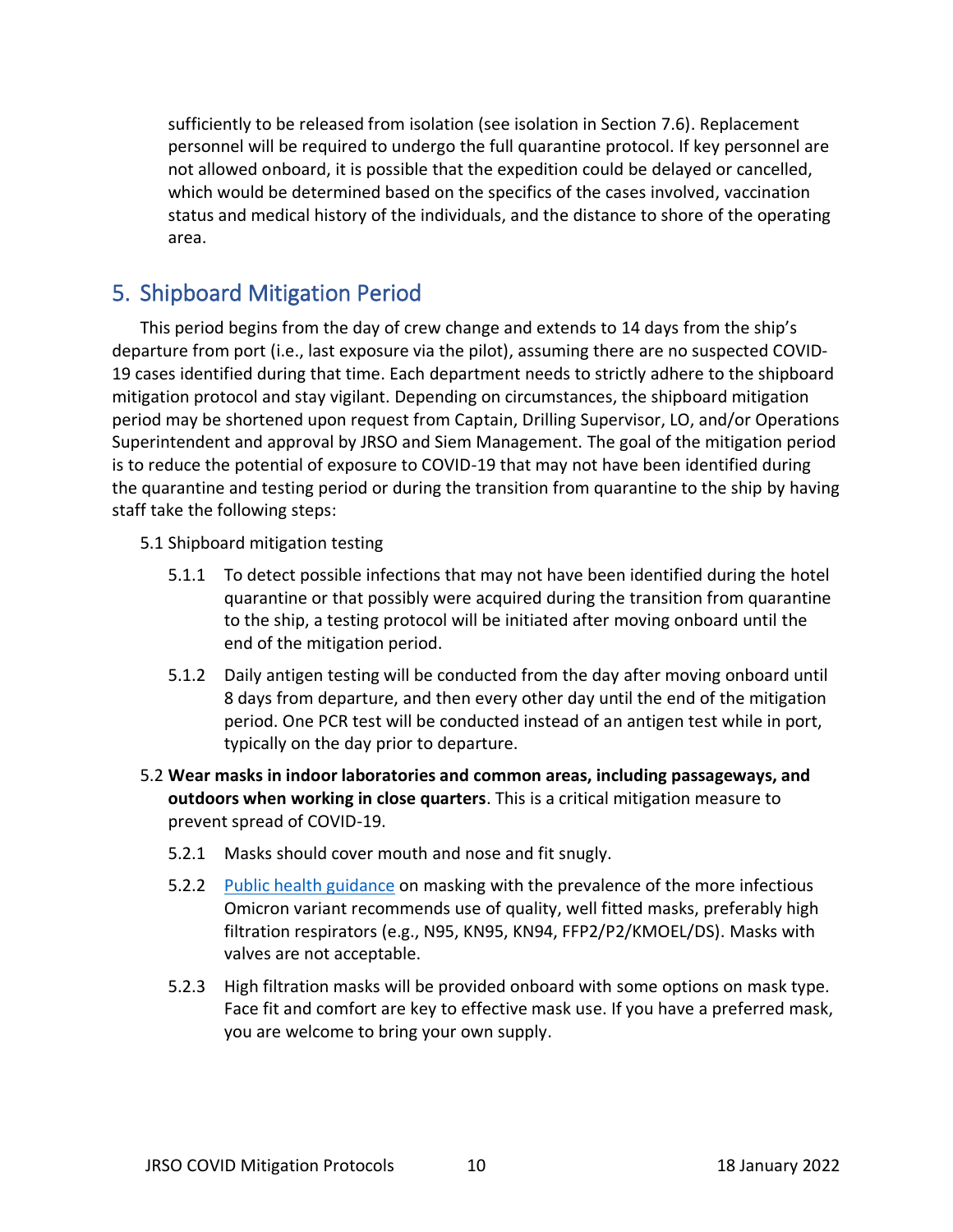- 5.2.4 Surgical masks have better filtration efficiency than cloth and are acceptable if properly fitted with a good face seal. Surgical masks that do not fit well can be improved by double masking with a cloth mask on top.
- 5.2.5 Cloth masks, gaiters, and similar masks are much less effective against Omicron and should not be used without the addition of another approved type of mask.
- 5.3 Be ready to work assigned shifts upon boarding the ship.
- 5.4 Work in small groups when possible.
- 5.5 Minimize mingling with/in large groups.
- 5.6 Disinfect work areas and high-use touch surfaces.
- 5.7 Assign single-user instruments/computers/microscopes, as practical.
- 5.8 Where practicable, galley use will be regulated as follows:
	- 5.8.1 Galley access will be scheduled to minimize interaction between shifts and groups.
	- 5.8.2 Scheduling will be used to minimize the number of people in the galley at a time.
		- 5.8.2.1 This number should be small enough to allow diners to socially distance as much as possible.
		- 5.8.2.2 Taking meals to other locations to eat, when available, is encouraged.
		- 5.8.2.3 If eating in the mess hall, please depart when finished and do not linger for conversations, etc.
	- 5.8.3 Enhanced barriers will be used between the food-serving line and diners.
	- 5.8.4 Galley restriction phase-out plan: during the 2<sup>nd</sup> week of mitigation period, salads, bread, and soups may be brought out; masks are required when using self-service items.
- 5.9 Access to some common areas may be prohibited or limited, including the following:
	- 5.9.1 Conference room, which will preferably be limited to 10 or fewer individuals.
		- 5.9.1.1 Conference room restriction phase-out plan: increased meeting numbers allowed, if masked, when testing phases into every other day during week two of the mitigation period.
	- 5.9.2 Gym usage will be restricted to one maskless person at a time, implemented as 30 min slots, maximum two slots in a row
		- 5.9.2.1 Gym restriction phase out plan: during  $2^{nd}$  week, gym use may increase to two maskless people at a time exercising in different zones.
	- 5.9.3 Movie room and lounges may be scheduled for small groups from the same shift, or access may need to be totally prohibited.
- 5.10 Safety drills will be staggered into groups, when feasible.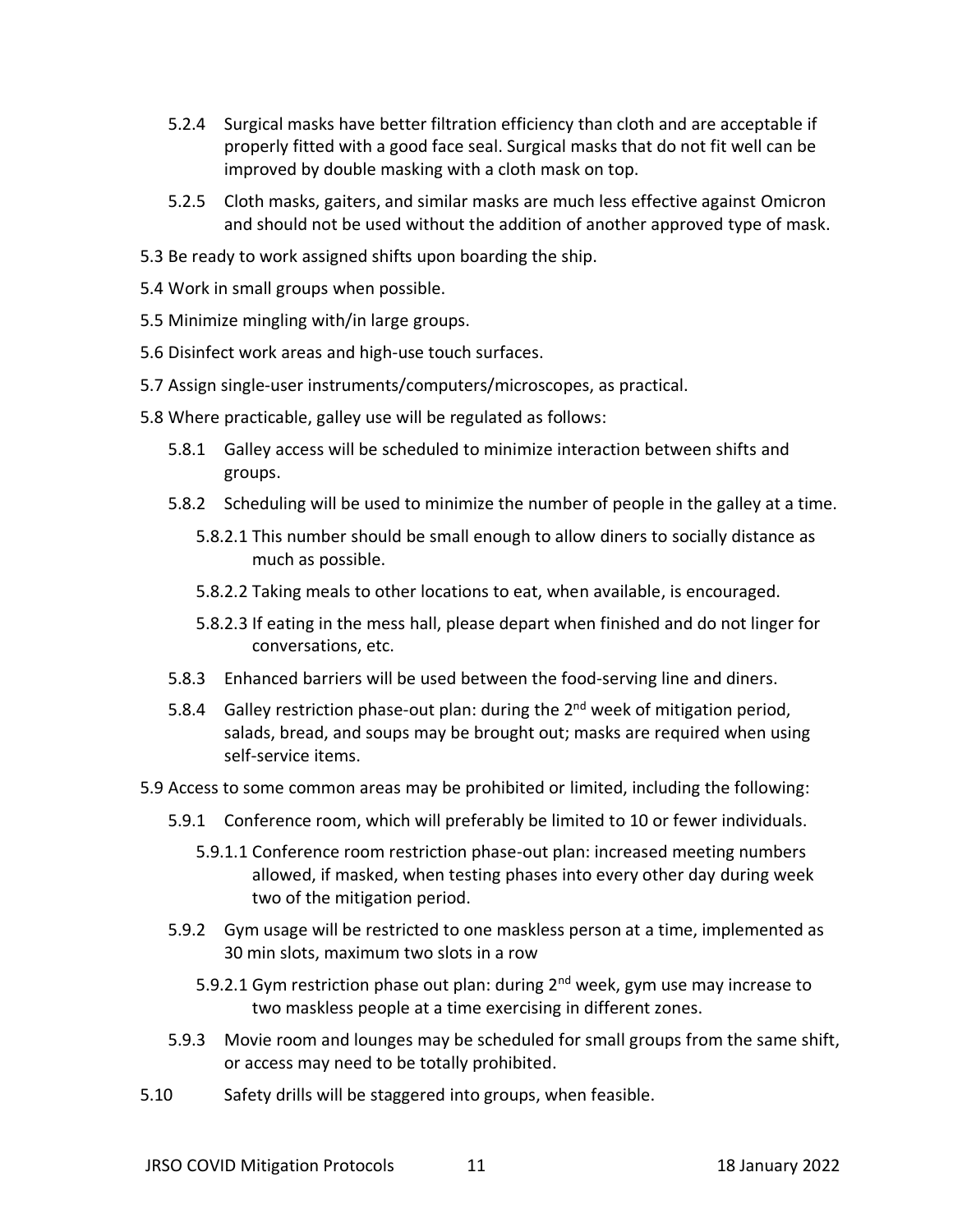- 5.11 Shift crossovers:
	- 5.11.1 During the mitigation period, no room or office cleaning by Entier staff should occur. Cleaning supplies, towel, and bed linen replacement will be provided to each room occupant as needed.
	- 5.11.2 Following the mitigation period, CSS will ensure their cabin is vacant during scheduled times to allow Entier staff to clean and replace linens.
	- 5.11.3 Those sharing a common room will leave their rooms before their shift starts and not return to their room until after their shift to minimize contact between roommates.
	- 5.11.4 Where practicable, exchange of information during crossovers should be done remotely during the mitigation period, and when not possible, social distance as much as possible and wear masks.

# <span id="page-11-0"></span>6. Dealing with a Suspected COVID-19 Case Onboard

Everyone onboard will follow Siem Offshore's procedures:

- 6.1 Predefined isolation cabins or other rooms (at the Captain's discretion) will be available for housing suspected cases of COVID-19.
	- 6.1.1 For each expedition, the ship's doctor, Captain, and JRSO LO will develop a plan to redistribute personnel to make isolation rooms available, if needed. Redistribution that results in double occupation of rooms should be with personnel on opposite shifts.
		- 6.1.1.1 The vessel's air handling system includes MERV 13 hospital-grade filtration and ultraviolet light disinfecting systems in the accommodations. These systems provide assurance that isolating an individual in a cabin protects the other crew and scientists onboard.
	- 6.1.2 All designated isolation cabins should have a hand sanitizer dispenser and designated lined disposal bin with cover outside the door.
	- 6.1.3 If a confirmed case onboard occurs while the vessel is in port, it may be possible to move the case to a hotel, if allowed by the health and port authority, which will provide additional isolation flexibility for preventing additional spread of the virus.
- 6.2 If it is determined that there is a suspected case of COVID-19 onboard, the patient will be isolated immediately in a predefined isolation cabin with the door closed and implement the following measures:
	- 6.2.1 The patient will be given a rapid antigen test. If positive, a second test will be administered to confirm the result. Additional tests may be necessary if conflicting results are obtained. Even when the results are negative, if the patient has other COVID-19 symptoms, they will be treated as a suspected case.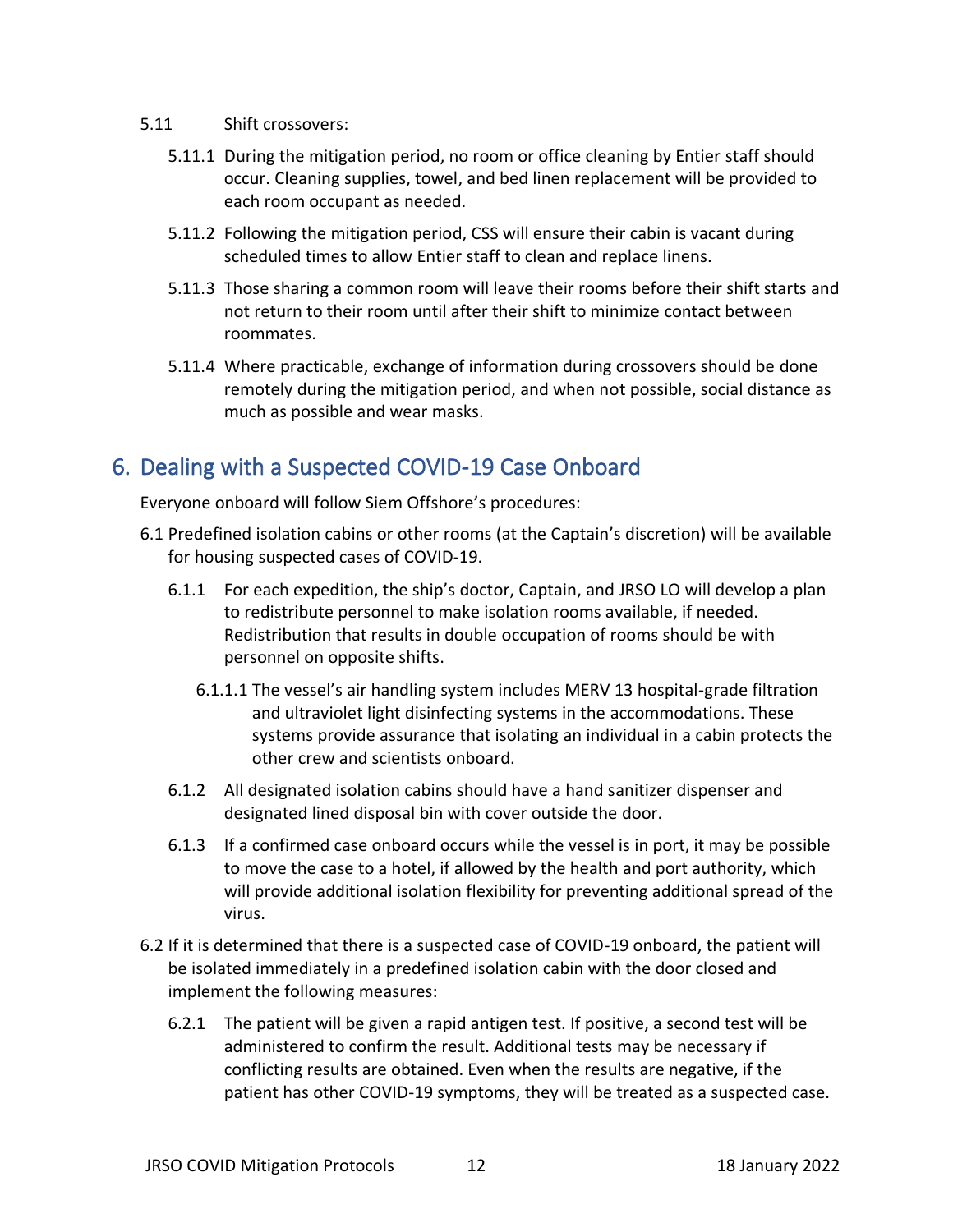- 6.2.2 Instruct the patient to wear a mask and regularly wash hands with soap and water and use alcohol-based hand sanitizer.
- 6.2.3 Make sure all persons entering the isolation room wear proper PPE and perform hand hygiene using the hand sanitizer outside the room after removal of PPE.
- 6.2.4 Perform hand hygiene following all contact with ill person's immediate environment.
- 6.2.5 PPE used by the care provider should be disposed in a designated double-lined bin with cover outside the isolation cabin. Do not re-use. Tissues, masks, and other waste generated by ill persons or in the care of ill persons should be placed in a double-lined container in the ill person's room and treated as biological waste and incinerated.
- 6.2.6 Limit the number of persons entering the isolation room to Medic or Medical Person-in-Charge or two other crewmembers (AM/PM shifts), in charge of cleaning the cabin and/or delivering food. They should use proper PPE when entering the patients' cabin. Ideally, assign one who is in good health without risk conditions. Visitors are not allowed.
- 6.2.7 If patient is strong enough, their food tray can be placed in front of their door cabin on a table for pick up. This way, the crew member delivering food need not wear PPE. Full PPE is required to retrieve food tray.
- 6.2.8 Food to the patient can be served using single-use utensils and disposed of and incinerated afterward.
- 6.2.9 Master shall consider implementing more frequent cleaning and sanitizing regime than usual (disinfecting tables/handrails/door knobs/consoles, etc.).
- 6.2.10 Limit the movement and transport of the patient from the isolation room for essential purposes only. If transport is necessary, the patient should wear a mask and any surfaces touched by the patient should be cleaned and disinfected.
- 6.3 Individuals who had close contact with the symptomatic person should be notified and closely monitor themselves for possible onset of symptoms and isolate as necessary.
	- 6.3.1 Contact tracing will be used to identify individuals that they came into close contact recently.
		- 6.3.1.1 These individuals may need to isolate.
- 6.4 Other actions that may be taken on the ship to reduce the potential spread of COVID-19, particularly in the event of suspected or confirmed COVID-19 cases, include
	- 6.4.1 Limiting self-serve food stations with unwrapped food items, during the first week of the mitigation period.
	- 6.4.2 Wrapping individual food items, like desserts and cheeses.
	- 6.4.3 Providing individually wrapped cutlery.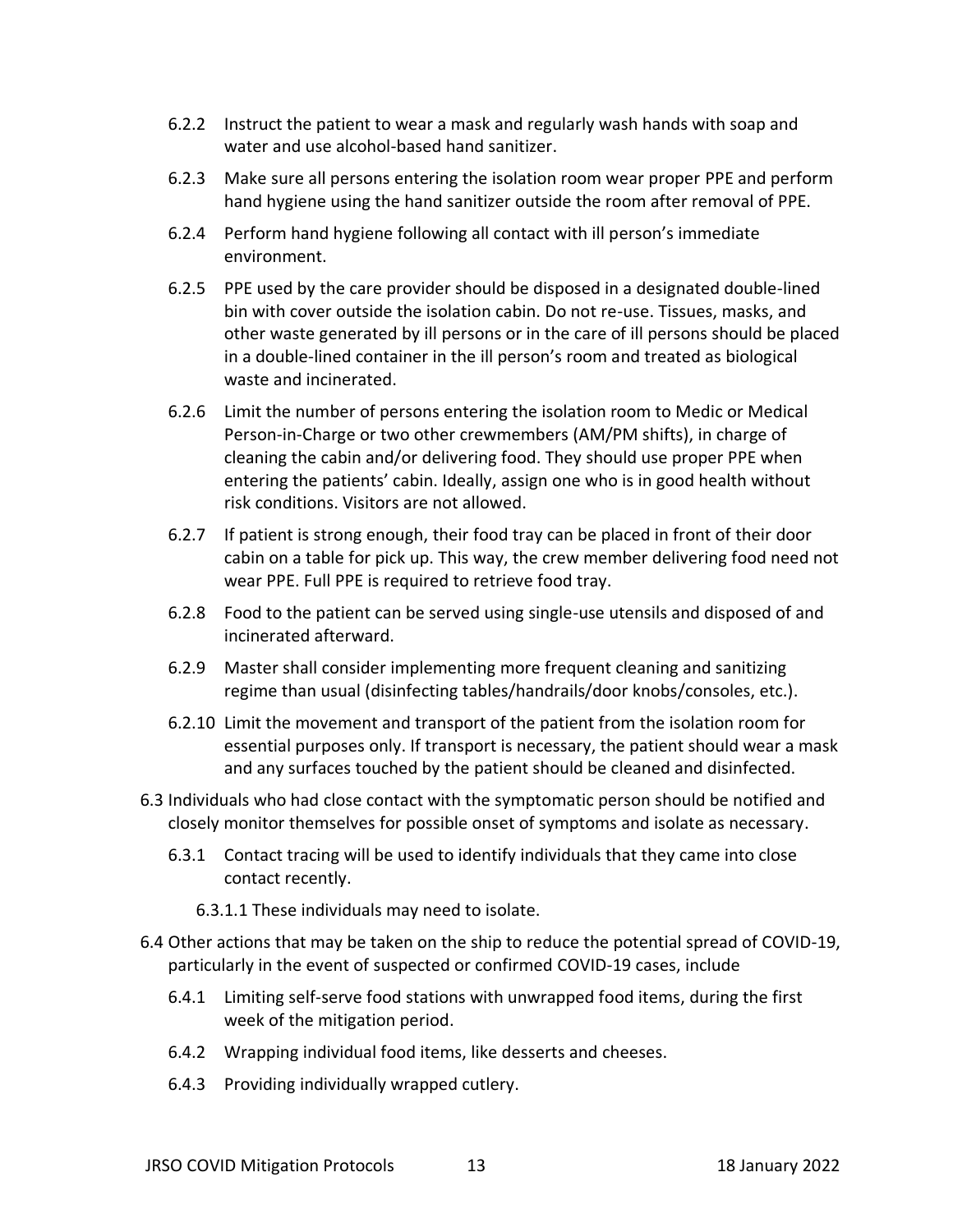- 6.4.4 Using only bottle spigots on water fountains.
- 6.4.5 Being proactive in reminding coworkers to wear masks fitted properly when they forget or have masks positioned inappropriately.
- 6.5 Suspected cases shall be reported to the JR's Vessel Manager, Crewing Manager, and the JRSO.
- 6.6 Release from isolation will follow Section 7.6 and medical history of the individual.

#### <span id="page-13-0"></span>7. Medivac or Return to Port

- 7.1 If shore-based medical treatment is needed for a positive or suspected case(s) of COVID-19 onboard, the Master should report the event as soon as possible to the next port of call, to allow the competent authority at the port to arrange, depending on the situation, medical evacuation or special arrangements for disembarkation and hospitalization of the patient.
	- 7.1.1 The ship may be asked to proceed to another nearby port if this capacity is not available, or if warranted by the critical medical status of the suspect case of COVID-19.
- 7.2 Disembarkation of the patient should take place in a controlled way to avoid any contact with other persons on board the ship, and the patient should wear a medical mask.
- 7.3 Personnel escorting the patient during the medical evacuation should wear suitable PPE. All equipment used for transporting the patient must be cleaned and disinfected after use or disposed of if relevant.
- 7.4 The cabin or quarters where the suspected case of COVID-19 was isolated and managed should be thoroughly cleaned according to current best practices.
- 7.5 If the return to port is related to COVID cases that are not severe, arrangements should be made with the port authority via the agent for isolation period in a suitable hotel.
- 7.6 Isolation and resumption of duties
	- 7.6.1 The recent CDC guidance on ending isolation after 5 days (updated on 9 January 2022) is inadequate for implementation on a vessel based on available viral shedding data (e.g., Kissler et al.,2021). Instead, we will be implementing the previous standard of a 10-day isolation period, if no fever for 24 hr, improving symptoms, and a negative antigen test.
		- 7.6.1.1 In some circumstances for a vaccinated individual, we may allow boarding the vessel after an [isolation period of 7](https://www.gov.uk/government/news/self-isolation-for-covid-19-cases-reduced-from-10-to-7-days-following-negative-lfd-tests) days, with negative antigen tests on days 6 and 7, with no fever for 24 hr, and improving symptoms, but only if it is possible to strictly isolate the individual until day 10 onboard.
	- 7.6.2 Isolation begins on the day of first symptoms (day 0) or positive test if asymptomatic. The isolation clock restarts if symptoms appear after a positive test.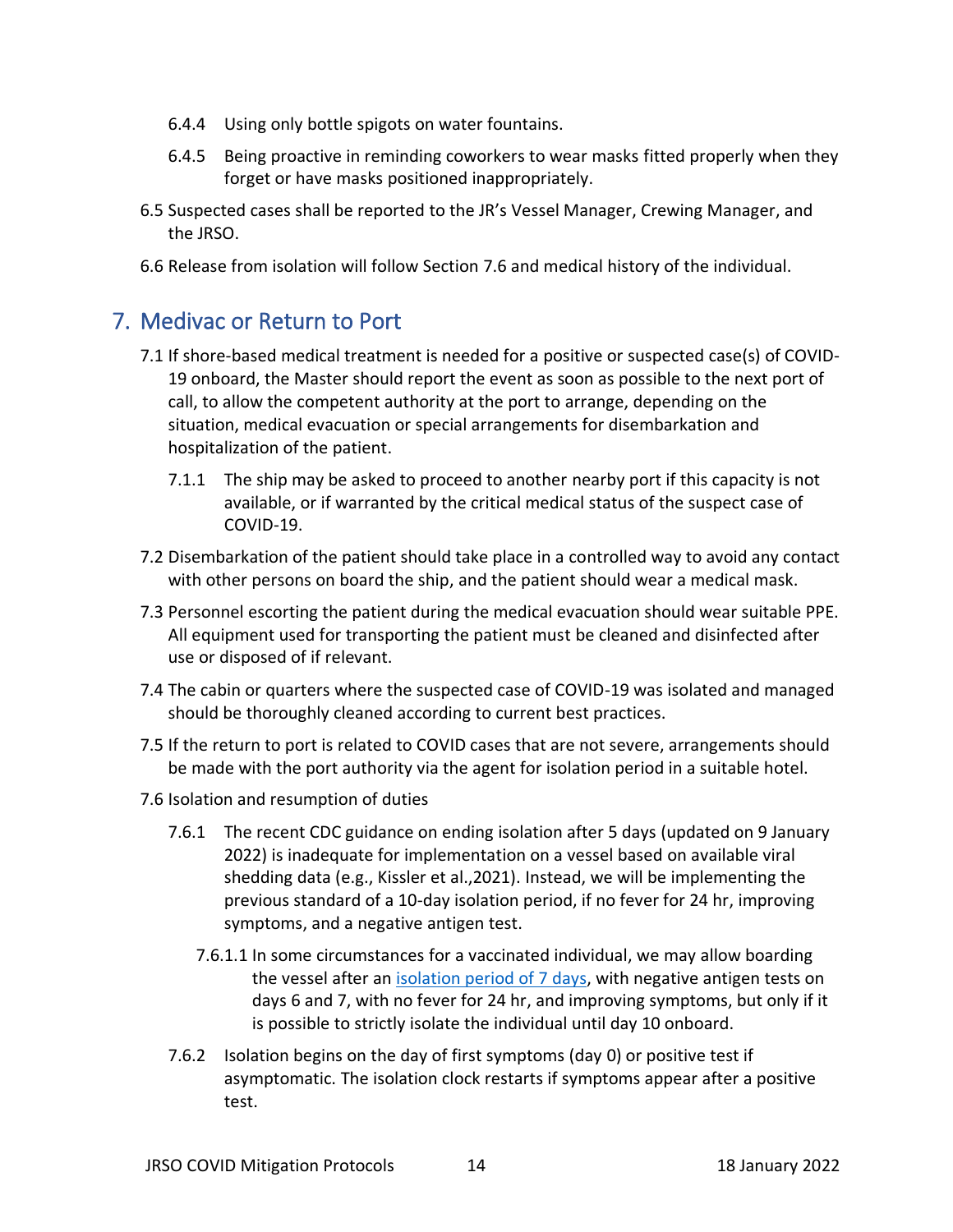- 7.6.3 Once an individual has been confirmed as a positive case, antigen tests rather than PCR tests should be used for assessing if the individual is still infectious, with the caveat that false negatives may occur. PCR tests should not be used to confirm that the individual is infectious because it has been demonstrated that some people continue to test PCR-positive for another 60-90 days.
- 7.6.4 Operations may resume once critical personnel have returned to duty. Nonessential personnel may be left on shore.
- 7.6.5 The port health authority/public health department may have different requirements for isolation, which we are obligated to follow. The exception would be if the COPE protocol is more conservative, which would then govern return to the vessel and resumption of duties.

#### <span id="page-14-0"></span>8. Ensuring a Safe Return Home

- 8.1 When entering a port at the end of an expedition or for a tie-up period after a long transit, shipboard mitigation procedures will begin as soon as the harbor pilot or other shore personnel board the ship. These procedures need not be as extensive as those at the beginning of an expedition, especially when contact is limited, as when the harbor pilot interacts with the Captain and a few others on the Bridge. In such cases, masking and social distancing may be sufficient measures. If extensive contact with shore personnel occurs, then additional procedures like those outlined for the beginning of an expedition should be followed (see Section 5).
- 8.2 Travel itineraries home should be arranged to minimize time in the port city to reduce the risk of being exposed to COVID-19 while in port.
	- 8.2.1 When possible, disembarking CSS should travel directly from the ship to the airport for returning home.
	- 8.2.2 Travel itineraries may need to accommodate testing requirements for return flights and could impact planned crossover dates in port.
- 8.3 Extended stays in port unrelated to an expedition or travel other than to an individual's home base will be considered personal travel, for which the traveler is responsible. Personal travel should follow local laws, as well as laws and travel restrictions imposed by destination countries, and may be further limited by travel restrictions imposed by the individual's employer. If the individual's country requires a negative COVID-19 test to return home, obtaining the test during or following personal travel will be the responsibility of the individual.
- 8.4 Upon returning home from an expedition, all CSS must be prepared to follow local laws, guidance, or employer requirements on self-isolating/quarantining.